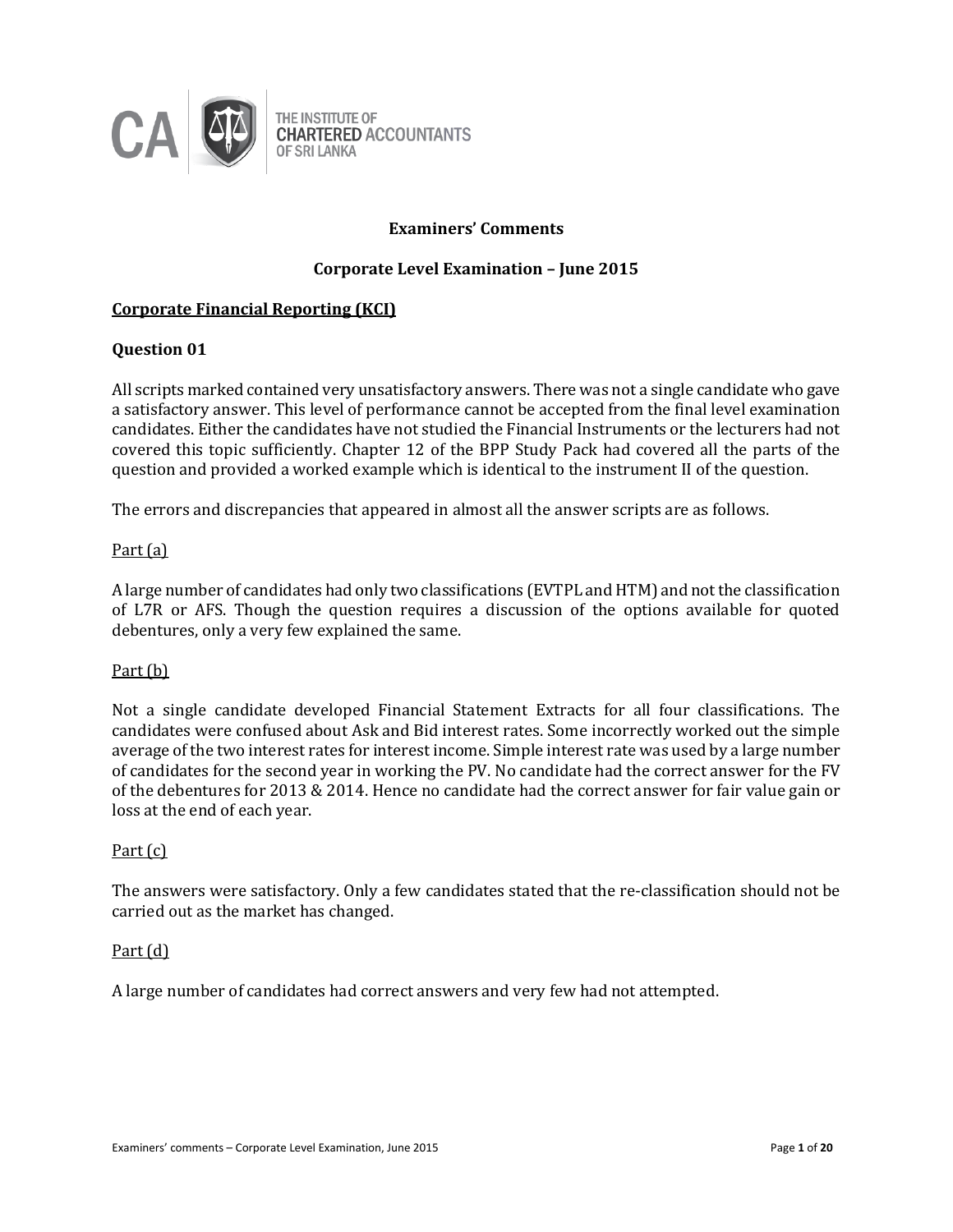## **Instrument II**

## Part (e)

A large number candidate had incorrect answers. Most of the candidates were not familiar with the interest rate swap arrangement as a derivative. They have not explained the features. No one had stated that it will have no initial net investment and the settlement occurs at a future date. A few candidates only have stated that its value will have an impact on the change in SLIBO.

## Part (f)

The fair value of the derivatives as at 31.12.2013 and 31.12.2014 were incorrectly calculated though it was stated in the question (SWAP). Hence the journal entries were incorrect. The net income too was incorrect. The said problem was identical to the worked example in the BPP study pack.

## **Question 02**

## **Examiner mainly focused on whether candidates were capable enough regarding:**

- 1. Identification of valuation approaches.
- 2. Identification and classification of fixed assets.
- 3. Calculation of net book value of the properties under cost method and fair value method.
- 4. Identification of fair value adjustment.
- 5. Adjustment of fair value changes in comprehensive income statement and other comprehensive income statement as appropriate.
- 6. Deferred tax implication on fair value gain/losses.
- 7. Analysis and application of accounting standards relating to practical scenarios.

## **Candidates' competency**

## **Part (a)**

Identification of valuation approaches – Majority of candidates were able to identify three valuation approaches.

## **Part (b)**

- 1. Classification of Assets Majority were able to classify assets except Assets "D" (PPE to IP) and assets "E" (Operating Lease):
- 2. Candidates showed their incompetency in calculating NBV after fair valuation.
- 3. Majority of candidates were not able to calculate depreciation with regard to the assets "C" (IP).
- 4. Some candidates revalued Operating Lease assets.
- 5. Majority made mistakes in adjusting fair value gain/loss in comprehensive income and other comprehensive income.
- 6. Very few were able to calculate DT with regard to the fair value gain.
- 7. Presentation of the CI and OCI statements was very poor.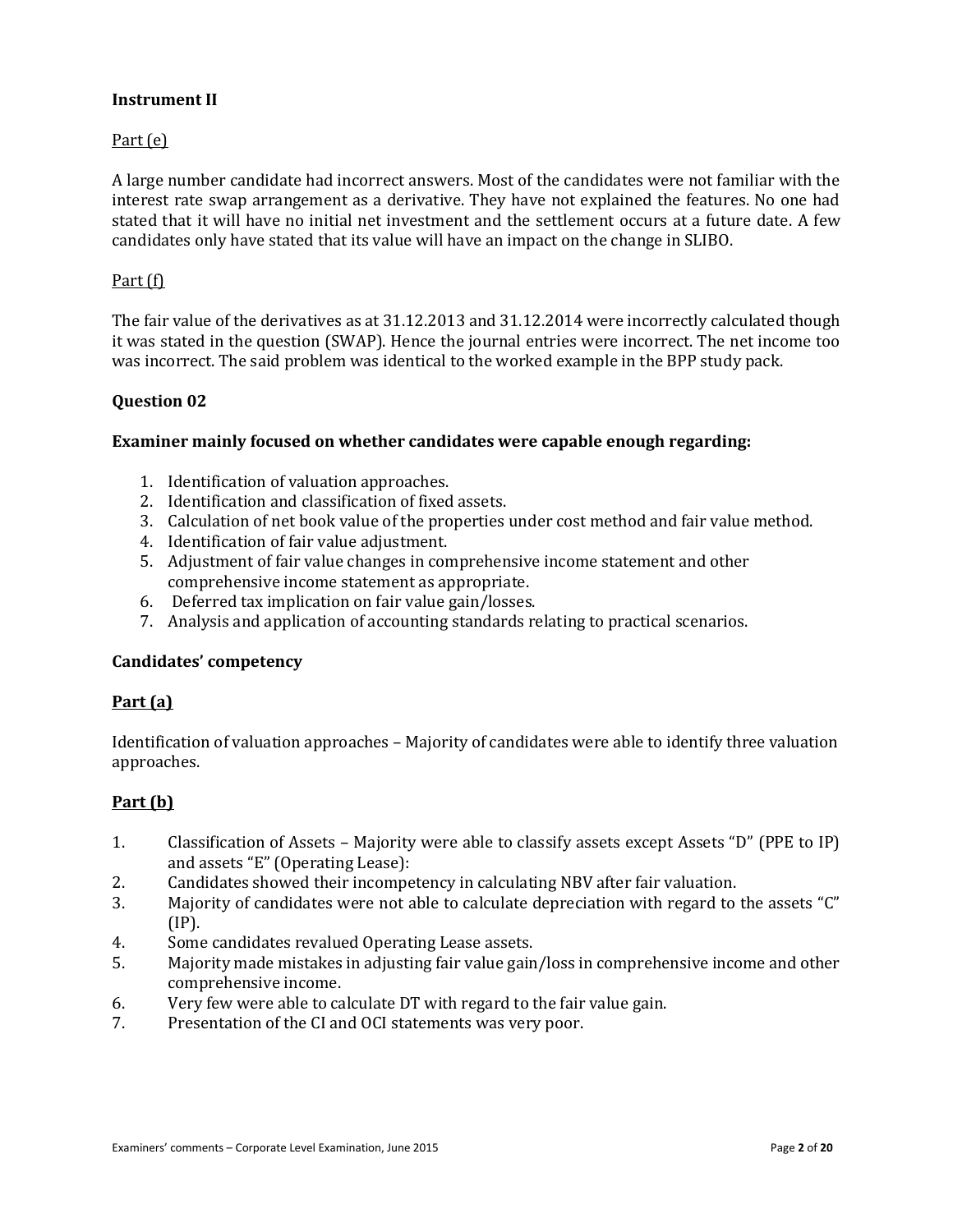## **Part (c)**

- 1. Majority of the candidates mentioned that the valuation should be done by a qualified valuer and some have interpreted that a diploma holder is also a qualified valuer.
- 2. Majority of the candidates successfully answered part ii of the question "C" and earned full marks.

#### **Summary**

- 1. Standard of the question was good. However majority of the candidates' answers were not up to expectation, and not what is expected from the corporate level candidates.
- 2. Average number of marks earned was below 10 out of 25 marks.

#### **Question 3**

(a) **The first part of the question** tested the knowledge of students on SLFRS 10 Consolidated Financial Statements. In this question the candidates were required to discuss and apply to the given scenario the concepts relating to the situations where an investor **controls** an investee.

Answers were poor, main problem being the incorrect assessment of the factors affecting control.

Students mentioned the factors affecting control, but failed to apply the principles correctly to the information in the case study.

Lack of detailed knowledge on the application of the standard was evident.

## **Common mistakes made by students**

Some students mentioned that since LFPL does not have 51% equity stake in NFPL, it does not have control.

Some others said as LFPL has 3 directors out of 5, it has majority voting power.

Majority of the students did not comment on the protective rights of Mr. Charles. Out of the few who commented, most interpreted as Charlie having control (and not LFPL) because of his authority over distribution. Only a handful of students applied the principle correctly. In the given scenario as control over the distributable profits is applicable only in situation where the distribution is over 70% of current year's profits and therefore is contingent on a **specific event** and hence it is clear that Charlie has only protective rights.

A considerable number of students concluded that LFPL has only significant influence over NFPL.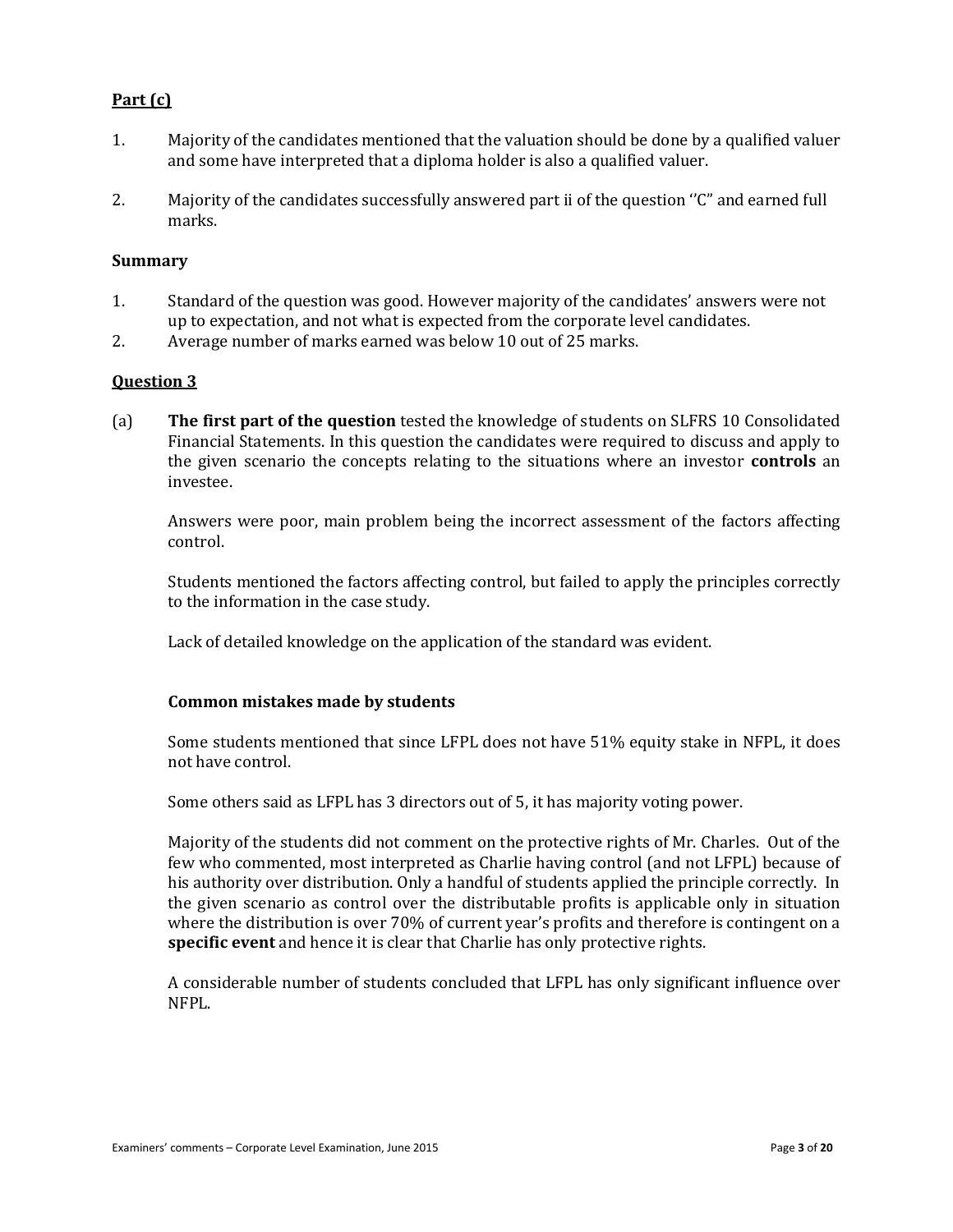(b) **In the second part of the question**, students' knowledge on the preparation of consolidated financial statements was tested.

Identifying the group structure (whether LFPL has control over NFPL) in the first part of the question was not dealt with properly by many students. As a result , students who failed to correctly identify that LFPL has control, lost considerable marks in this section as some of the consolidation adjustments were not done by them.

This section carried 22 marks out of the 50 marks allocated for the question. Hence students who failed to gather a considerable portion of the marks were in difficulty in reaching the required pass mark.

Common mistakes made and the performance of the students in this section are given below.

## **Goodwill Computation-**

Usually, considerable amount of marks are allocated to computation of goodwill, which could not be scored by the students.

#### In computing the consideration-

Majority of the students computed the cash consideration correctly. However the following errors were noted in the computation of contingent consideration.

SLFRS 3 requires the acquisition date fair value of the contingent consideration to be recognized as part of the consideration of the acquisition. The requirements of LKAS 37 do not apply in this instance. However, some students mentioned that deferred consideration is a contingent liability and shall be recognized as per LKAS 37 and hence did not take this in computing goodwill.

Some students failed to discount the deferred consideration. Part of the consideration that will be paid on a future date (contingent consideration of Rs 100 mn) should be discounted to its present value using the cost of capital of LFPL which was given in the question as 10%. It is noteworthy to mention that a similar adjustment had been discussed in the pilot paper as well, although students made mistakes in this adjustment.

#### In computing the fair value of net assets acquired-

Common mistake made by the candidates were in computing the deferred tax arising on the fair value of assets. Majority who did this adjustment, identified the deferred tax asset arising due to the tax loss, but did not compute the deferred tax on fair valuation of the assets. In arriving at the fair value of the net assets acquired, students omitted to take the inventory and trade receivable balances into consideration. Some students took the tax loss also in to this calculation.

As a result of the above mistakes, none of the students claimed the total marks allocated to computing the goodwill arising on acquisition.

## **Impairment of the plant and the Impairment loss on Trade receivables-**

Majority of the students had done the workings for these two adjustments and did the correct computations.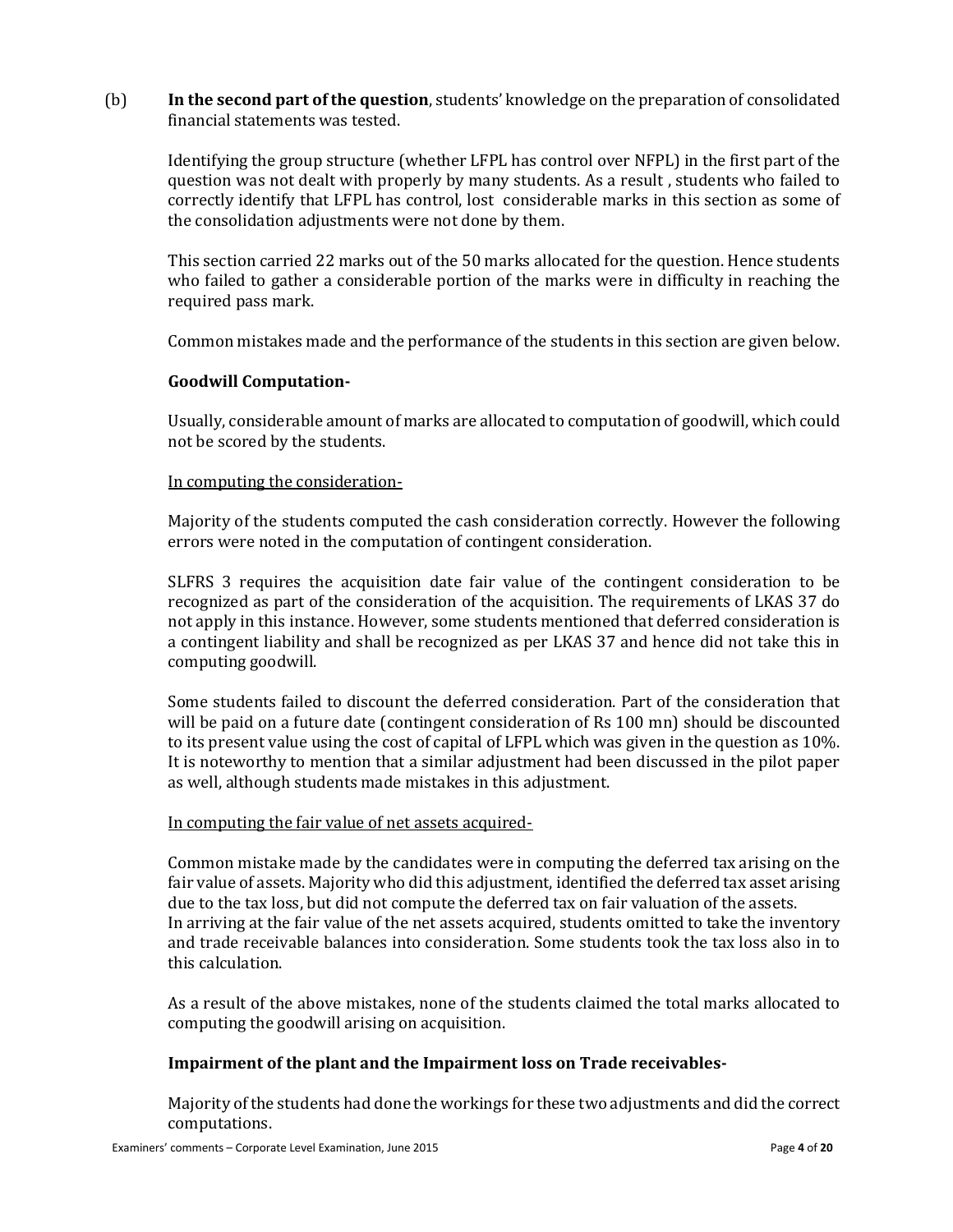#### **Fair value gain on investment-**

This is another adjustment where majority of students made mistakes. Most students discounted for 3years instead of 2 years, without considering that already one year is over. Another common mistake was using the incorrect rate (9%, instead of 10%).

#### **Other mistakes-**

Without considering the date of acquisition (which was the last day of the financial year), about  $1/3<sup>rd</sup>$  of the students went on to amortize the goodwill. Further provision for depreciation was calculated on the assets as well. The assets were fair valued, and it was at the end of the year, hence no adjustments are necessary.

## **Presentation of the Statement of Financial Position-**

Since this is the final level, the students are expected to demonstrate very well their ability to draw up the financial statements in the correct format. However, it was disappointing to note that many students were not competent in this regard. Very untidy presentations and incorrect classifications were produced by many students.

Students showed the deferred tax asset on the tax loss and the deferred tax liability separately without netting off.

Another mistake was to show the deferred consideration under current liabilities.

Students who computed some value as goodwill failed to show it in the Statement of Financial Position. A similar mistake was seen in not taking the value of the Brand (intangible asset). Overall performance on this section was disappointing considering the principles tested with all the adjustments in this question were quite basic and fundamental.

- (c) **The third part of the question** was a general knowledge question on Sustainability. Many students scored considerable marks. However, some students reproduced several paragraphs from the corporate governance code which was available with them (as part of the open book documents permitted). At this stage of the exam, students should bear in mind that marks are awarded for knowledge and application and hence they will not get any marks for merely reproducing sections from the book in hand.
- (d) **The fourth and final part of the question** was on evaluating the performance of the company- calculation of specified ratios and a comparative analysis of financial performance they revealed. The question required the students to develop a report and hence students should structure their answer in the form of a report with proper title and headings. This was not done by some students and as a result lost some of the marks.

Calculation of some of the ratios was disappointing. Many students made errors in computing Gearing and interest cover ratios. Further students made errors in calculating ROCE and ROE. These two ratios were not understood properly by many students.

Except for the above, other ratios were computed correctly by majority.

However, there were very few good answers on the analysis, using the effects of the scenarios of the business given in pre seen and connecting them in the interpretations.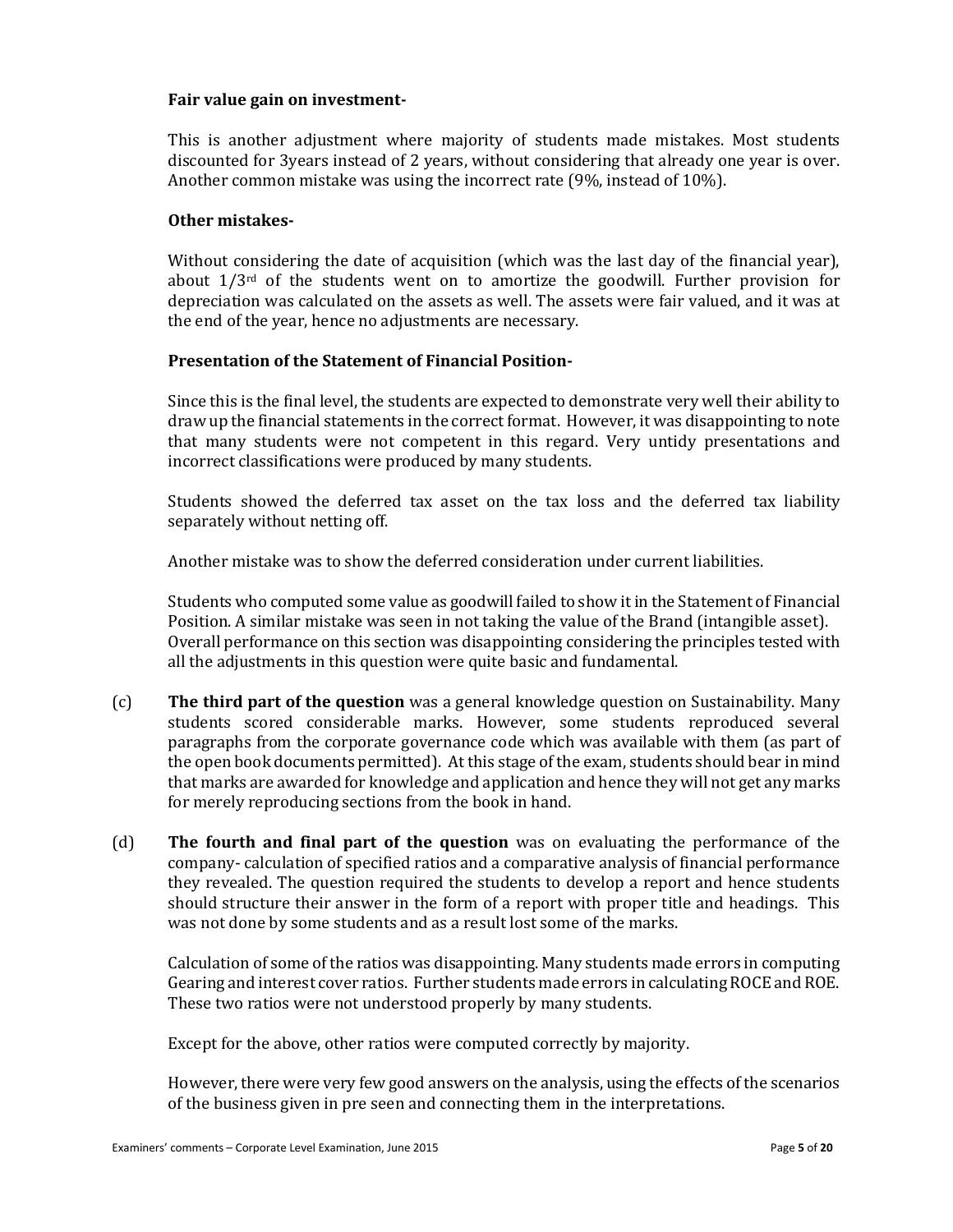Many answers reiterated in words the change in the calculated ratios as an increase or decrease only without any analysis of the possible reasons as to why and not commenting where the company stood in relation to the competitor. This is not an interpretation in any meaningful sense. Even when the ratios computation was incorrect, marks were awarded for the analysis based on those incorrect computation, however lack of good interpretation led to students being unable to score well.

There was a complication in that there were adjustments to the company figures arising as a result of impairment of debtors etc. Very few students had done the computations with these adjustments and commented on the effects of same.

Although this was a section where students could have scored very well, the average marks was about 8 out of a total of 13.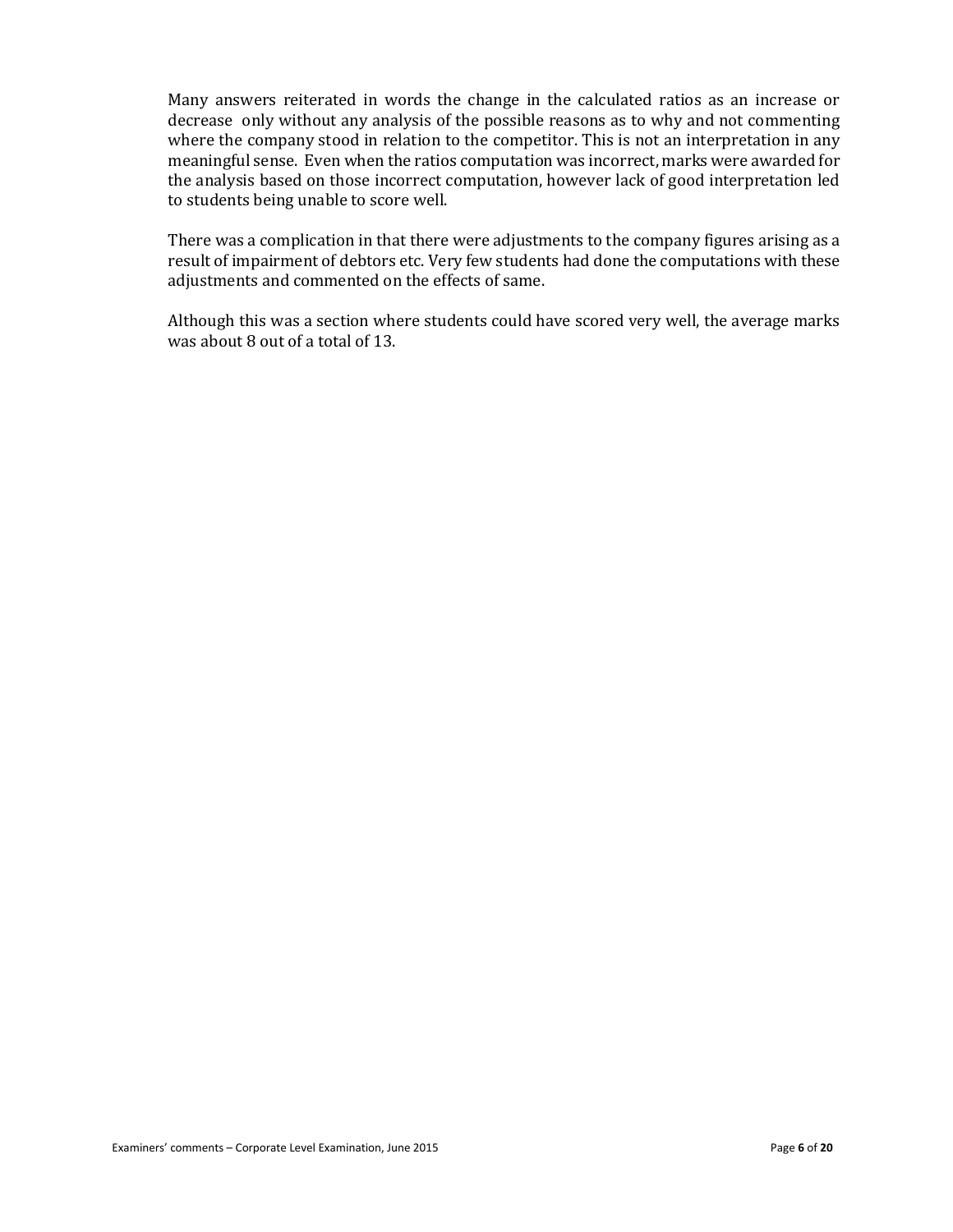## **Corporate Finance and Risk Management (KC2)**

## **Question 1**

## **General comment**

It is observed that students had difficulties in answering the question within the time allocated. They demonstrated their ability to identify and carry out the numeric calculations. However, they were unable to "**advise**" and "**explain**" as required by the examiner.

#### **Observations made during the marking process, are listed below.**

# a. The question is to **advise** on two investment options.

Common mistakes made on option 1:

- Used wrong cost of capital rate to discount cash flows. Most of the candidates used guaranteed return of 16% as cost of capital.
- Some candidates made mistakes on discounting factor. e.g. instead of 3.889 used 4.331 as cumulative discounting factor.

Common mistakes made on option 2:

- Some candidates were unable to identify correct number of units for each year. E.g. Considered only the incremental quantities.
- Although selling price and variable cost is fixed for all six years, some candidates spent unnecessary time to calculate sales and variable cost separately for each year and then arrived at the contribution.
- Mistakes were observed on computation of exchange rates and inflation adjustment. Since inflation rate and exchange rate both need to be adjusted students seemed to be confused
- Royalty cost and royalty income not adjusted for inflation.
- Wrong computation of cost of capital rates on local and foreign operations.
- Sri Lanka and Malaysia Income tax rates of 28% and 25% respectively not properly applied.
- Tax is payable one year in arrears. Therefore it should have been taken in to accounts in 3rd year. But most of candidates considered it from 2nd year.
- Purchase consideration of USD 2.6 m not adjusted for inflation.
- Only a few candidates were able to convert MYR cash flow in to Sri Lankan rupees.
- Only a few candidates were able to calculate the incremental working capital.
- Some candidates charged the capital allowance to the cash flow, instead of 25% tax saving on capital allowance.
- Administration expenses, not considered at current prices. E.g. not adjusted for inflation.
- b. Most of the candidates were unable to **explain** the benefits of a post completion audit in capital budgeting, giving due reference to above investment.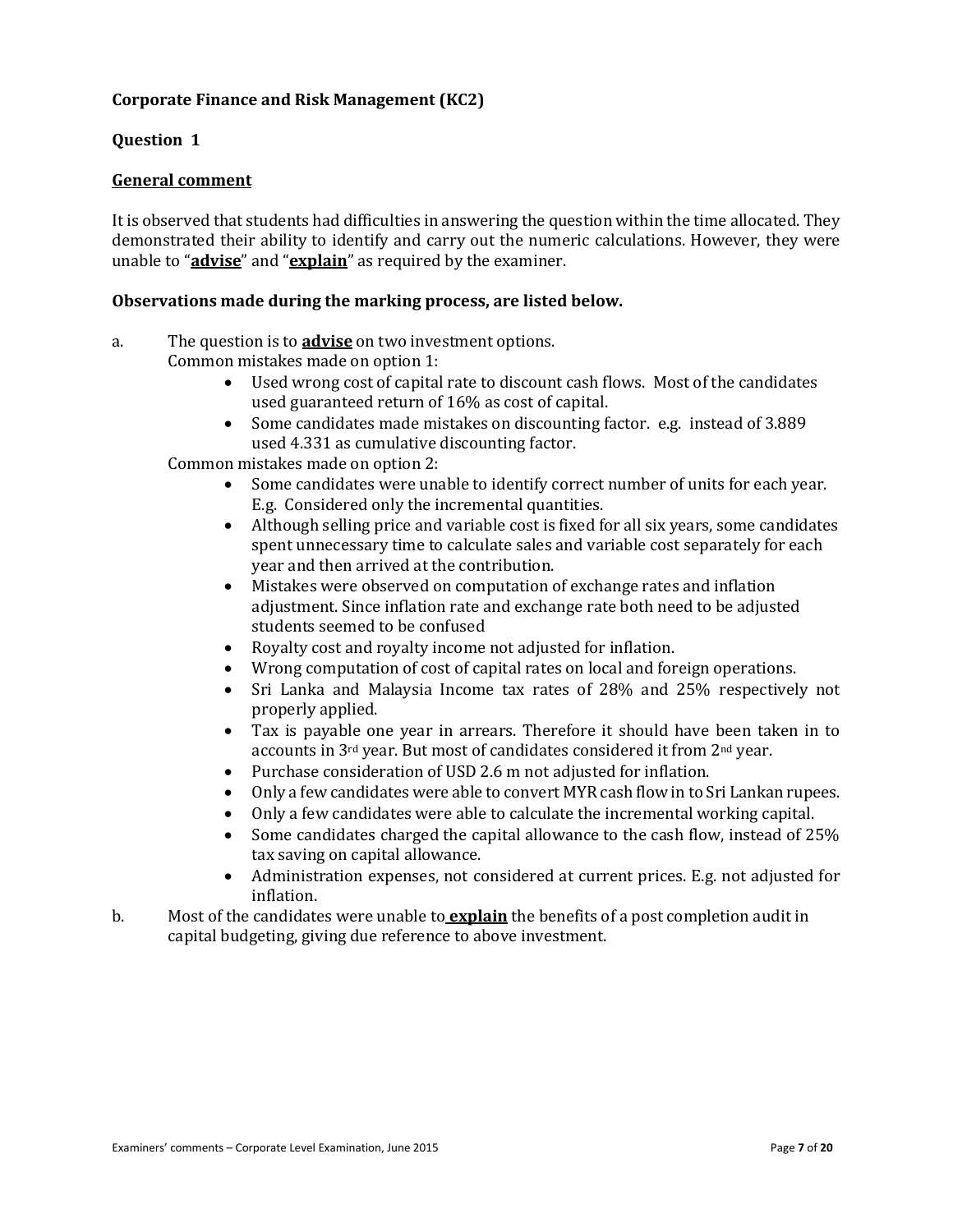## **Question 2**

## **General comment**

This is not a difficult question for the corporate level. However it is observed that the candidates were unable to understand it properly and as a result performance was poor.

Observations made during the marking process are listed below.

- a. Candidates were unable to **differentiate** redeemable debentures from the zero coupon bonds as expected by the examiner.
- b. Most of the candidates were able to **design** the ownership structure but were unable to **compile** the refund scheme. They completely forget the fact that there is no physical refund (i.e. cash movement) in bank guarantees
- c. Most of the candidates misunderstood this question and **calculated** only yield to maturity (YTM).
- d. Candidates are required to **advise** whether bond holder should go for conversion option based on conversion premium/ discount. Most of the candidates used NPV calculations, which is not relevant. Some candidates misunderstood the question.
- e. Candidates are required to **discuss** the views of an investor, who feels investing in one year fixed deposit is better than investing in 5 year debentures. Most of the answers were limited to risk and interest only. In the question candidates need to discuss the use of Value at Risk (VaR) as a tool of risk assessment. However this was totally ignored by the candidates.

## **Question 3**

## **General comments**

It is observed that students had some difficulties in answering the question within the time allocated. They demonstrated their ability to solve questions with calculations. However answered poorly in the areas tested under terms such as **analyse**, **evaluate**, **advise**, **recommend** and **explain**.

Observations made during the marking process are listed blow.

- a. (i) Common mistakes made on **analysis** of DOL, DFL, DCL are as follows.
	- Using incorrect formulae.
	- Mixing up of numerator and denominator.
	- Using absolute numbers, instead of percentages.
	- Including sales proceed received from disposal of lands to arrive at EBIT.
	- (ii) Majority of the candidates were unable to **evaluate** the finance director's concern, but just mentioned the reasons that appeared in the question.
- b. Candidates were required to **advise** on Sri Lankan regularity framework on non-resident s becoming major shareholders by giving due reference to exchange control provisions. Except very few candidates, others were unable to answer this question.
- c. (i) The candidates were required to **criticize** on the current discount rate. Fairly satisfactory answers were observed.
	- (ii) The candidates were required to **calculate** asset beta, equity beta and discounting rate. Majority have answered well. But some have confused and used beta 1.3 for CAPM model. Also some have no clear idea about the area tested even though relevant formulae was given with the question paper.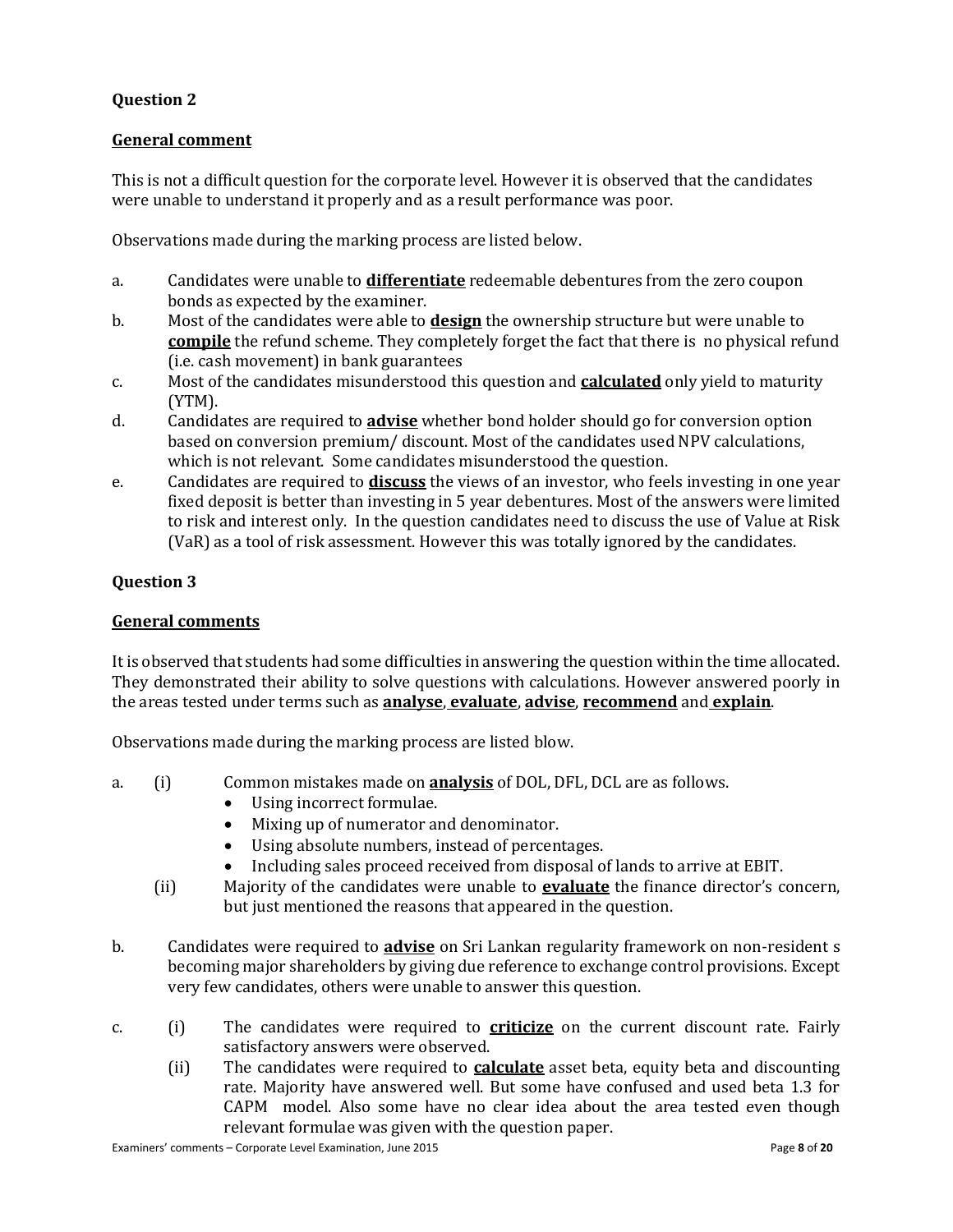- (iii) In this part the candidates were required to **recommend** an appropriate WACC. They were able to recommend as expected by the examiner.
- d. (i) **Advise** on reasons for difference between the values placed by Sureka and adjusted net book value of the business, were done well. However basic approaches of valuation methods and their relative advantages and disadvantages were not properly explained.
	- (ii) Many candidates **explained** in favor and against P's view but were unable to justify with reasons.
	- (iii) A fair number of candidates were able to **recommend** minimum and maximum values to place on shares, satisfactorily. However, following careless mistakes were observed.
		- After arriving at the net asset values, full value considered as LPFL shares.
		- Some failed to deduct the total liabilities of Rs. 1251m from the total assets, to arrive at value of LPFL shares. Some deducted only current liabilities from the total assets.
		- There were candidates, who deducted Rs. 464m of total non -current liabilities in addition to the Rs 1251m.
		- Deducting bad debt provision of Rs 114m to arrive at the historical basis and replacement basis of valuation. Deduction of Rs114m is applicable only to realizable basis of valuation.

The candidates were required to **advise** on best option out of "settling in cash", "share swap" and "combination of cash and share-swap". Very poor answers were observed on this question. All most all candidates, who answered indicated only the advantages and disadvantages of the above options. They were unable to provide any appropriate value calculation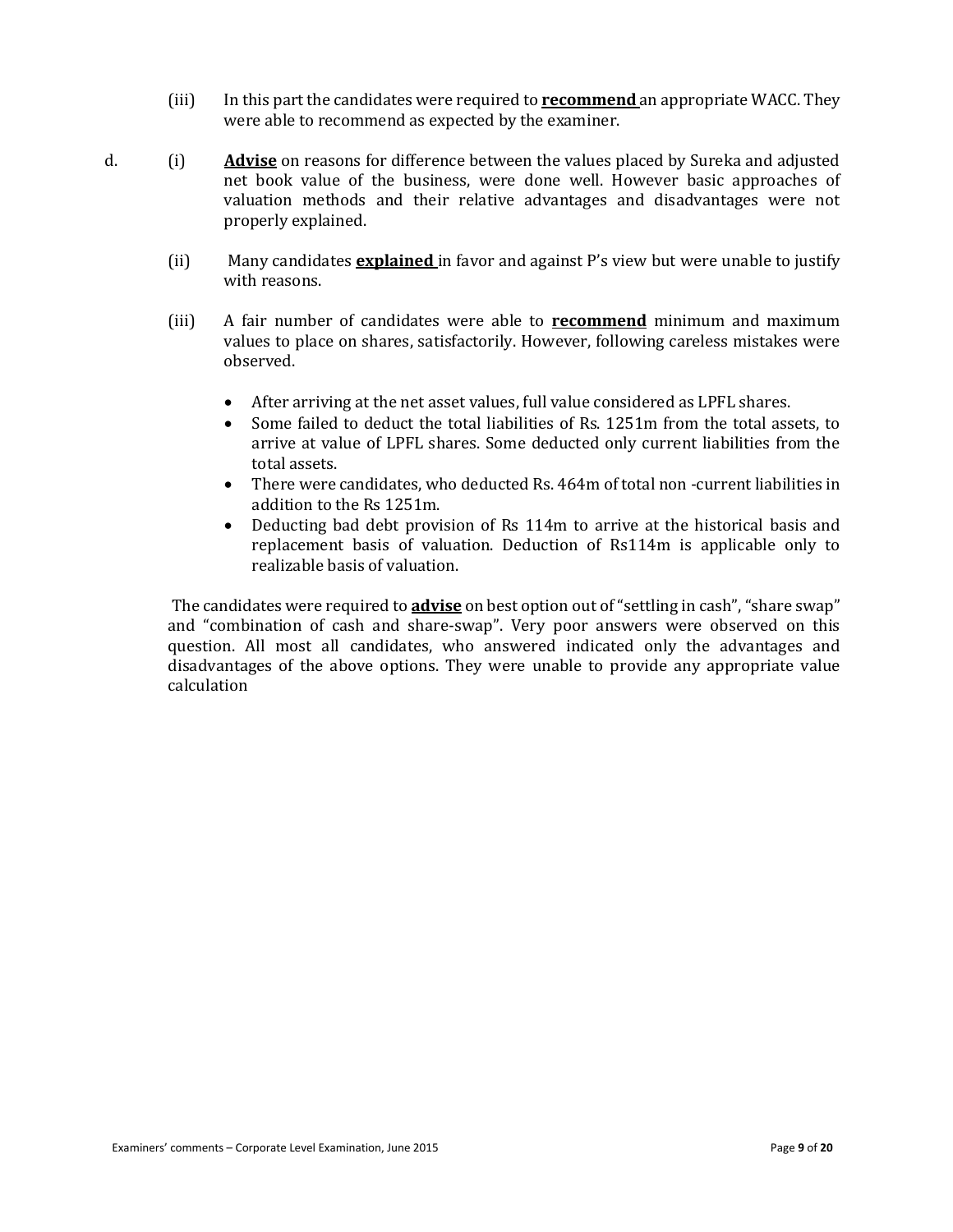## **Corporate Taxation - (KC3)**

## **General**

The paper was set on core topics of the subject. Overall performance of the candidates was not satisfactory.

Most of the candidates were unable to approach the tasks methodically and had not produced well focused, relevant answers addressing the principal and core components of each requirement. It appears that the candidates have not addressed the structure of the curriculum for 2015 and the key attributes related to corporate level. Ability to understand industry and business circumstances, skill in analyzing, making decisions based on various information collected and analysis made, skill in reporting and communicating etc. were very poor though the corporate level students are expected have those skills as future corporate leaders.

Students should be able to compile comprehensive tax computations. They also should be able to carry out tax planning, decision making on minimizing tax expenses and mitigating risks and effective communication with tax authorities, clients and the management etc. Therefore displaying only their knowledge is not adequate. Though the exam is open book driven, level of answers was not up the standard in technical and legal aspects.

It is advisable to note that students should address the structure of the paper since three questions are based on scenarios. Therefore the answers should be the outcome of that practical situation. In line with that expectation it is recommended to pay attention to action verbs, expected learning outcome, knowledge process, knowledge dimension etc.

Those who could not perform well mainly suffered in respect of the following:

- Lack of pre study and preparation for the syllabus change.
- Lack of understanding of the requirements of the questions.
- Producing irrelevant facts and thereby wasting time.
- Lack of communication and presentation skills.

#### **Question-wise comments**

#### **Question 1**

#### **General**

Performance is marginally below satisfactory level. The commonly observed error was candidates have confused the two scenarios in respect of two different intimation letters received and consequences under different provisions of the Act.

## **Part (a)**

This was an easy and straightforward question which required evaluating the validity of an assessment referring to a decided case law in taxation. Most of the candidates were able to answer correctly in the light of Section 163(3) of the Inland Revenue Act.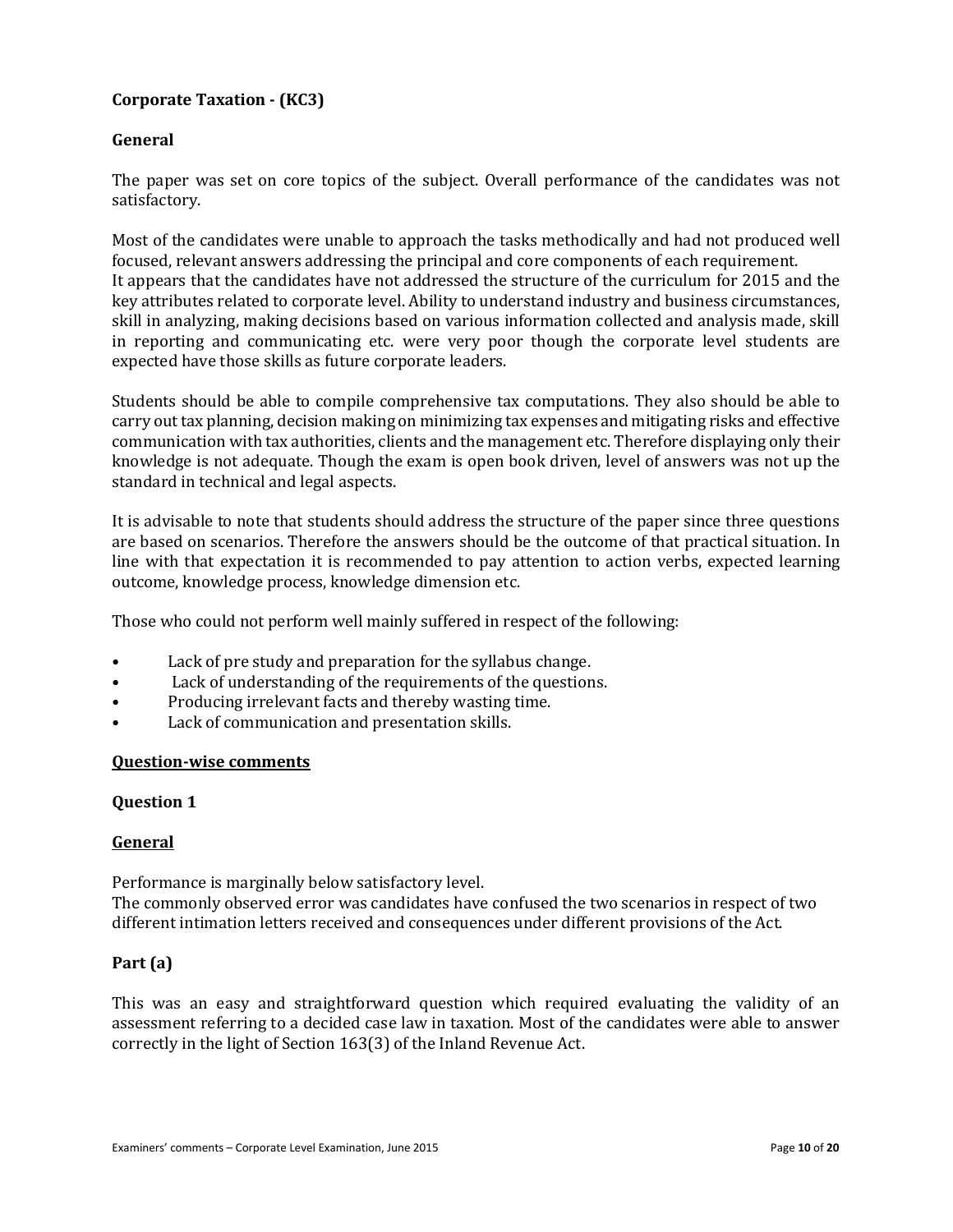## **Part (b)**

This too was an easy and straightforward question which tested statutory provisions under sub sections 8 & 9 of Section 106 of the Inland Revenue Act. Majority of students were successfully able to give facts to the question but were unable to emphasise the vital fact that **if returns were submitted on time then on subsequent submission of additional details required within 30 days' time, the provisions to deem that "not to have furnished the return" does not apply.**

Some candidates emphasised that it is a must to appeal on the matter forgetting about possible resubmission of the required Assets/liabilities schedule to make the Return a duly furnished Return of Income.

## **Part (c)**

This part of the question required obligations to be fulfilled by a person who is registered for Value Added Tax & NBT. Although majority of the students seemed to be familiar with the relevant provisions, they lost some marks because of the following errors;

- Some candidates have confused with NBT provisions and treated Transport Income as exempt Income for VAT purposes which is incorrect.
- Due to the above incorrect treatment of Transport Income, some candidates did seem to have any idea of apportionment of input tax and adjusted the entire amount of local input tax between taxable and exempt supplies and thereby wasted time.
- Many students had not stated the amount of unabsorbed Input tax C/F balance and thereby lost marks allocated.
- Some students applied the incorrect VAT rate of 12% irrespective of latest change of VAT rate to 11%
- Many candidates did not have clear understanding of the rule that limits the input tax claim to 100% of output tax.

However majority of candidates were successful in answering the NBT part of the calculation.

## **Part (d)**

The requirement of this question was to advise on an effective tax plan. The overall performance was good as most of the candidates seemed familiar with tax planning. However many of them have considered only on Partnership business and not focused on Private Limited Liability Companies or any other business entity.

## **Part (e)**

This part was generally well attempted. Almost all candidates were able to give successful answers to the part.

## **Question 2**

The requirement of this question was to understand the basis and structures of international taxes and how they are applied, understand the role of both tax and non-tax factors that affect tax planning, identify and analyze different international tax issues in a range of cross-border transactions and review a methodology for tax planning and develop students own tax planning approach.

## **However it is noted with regret that the, majority of the candidates showed a lack of detailed understanding of the areas being examined.**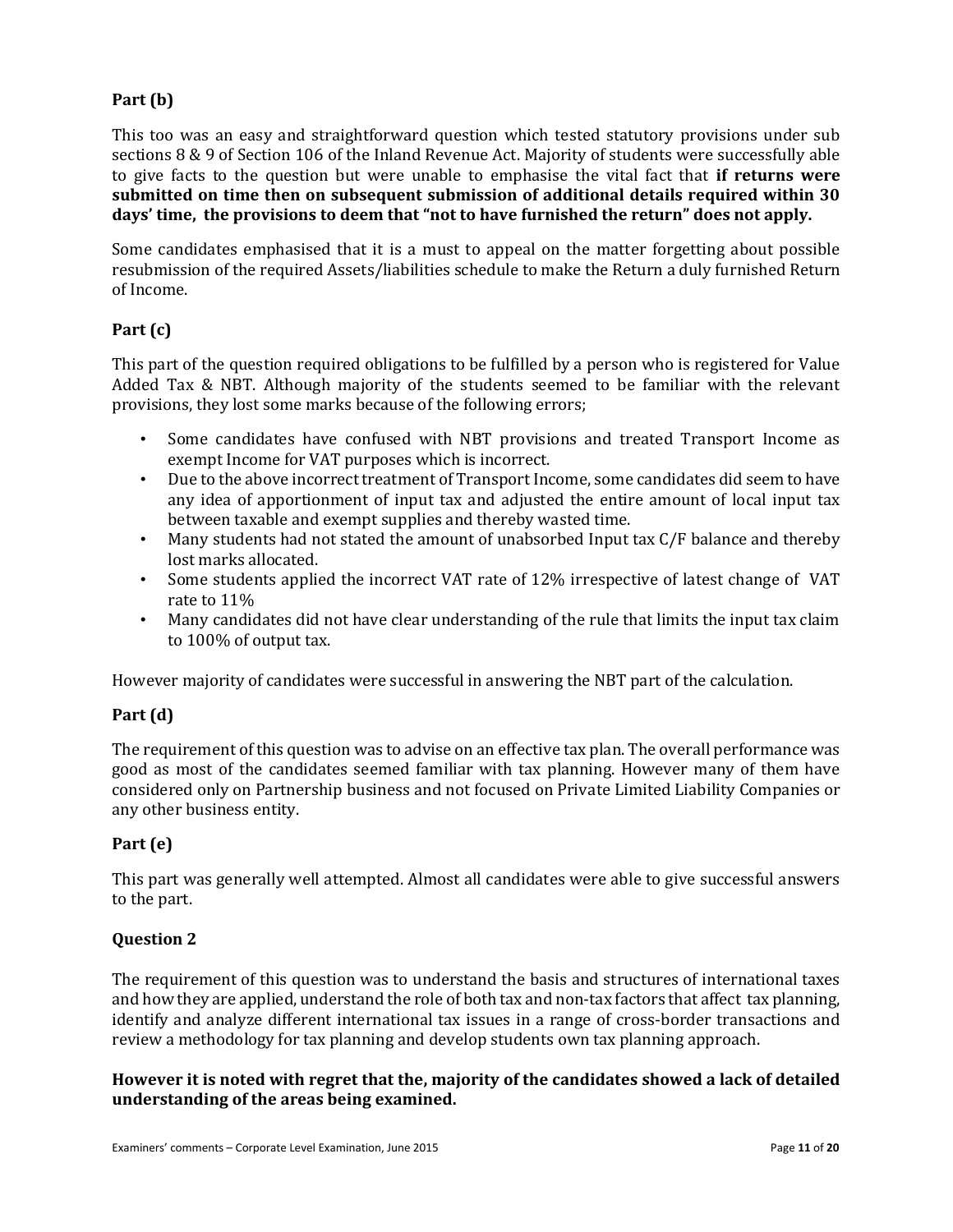Most of the students were not familiar with the various sources of Income which are liable to tax under different conditions.

A handful of candidates knew that the income of providing Technical Consultancy is liable to Income Tax, VAT and NBT in Sri-Lanka but had not known that the Interest Income received is only liable to Income tax.

None of the candidates knew essential facts on double tax treaty agreement between India and Sri Lanka, especially when employees of the Indian Company present in Sri Lanka for more than 90 days become liable on their Income derived in Sri-Lanka. Almost all candidates identified it as per the general rule which requires 183 days instead of 90 days.

On the other hand surprisingly almost all students have not mentioned or identified the concept of permanent establishment which is a basic and fundamental rule that governs tax treaties and to determine tax jurisdiction of the source country.

Very few candidates have identified that when the interest is payable to a nonresident person on a loan obtained from such person and the interest on such loan is borne directly or indirectly by a person resident in Sri Lanka or by a non-resident person where the amount of such loan or part thereof has been brought to or used in Sri Lanka such interest is deemed to be profits and income arising in Sri Lanka.

Those students who knew that the applicable loan granted prior to 1/4/2012 to any undertaking and approved by the Minister as being essential for the economic progress of Sri Lanka is exempt from Income Tax had sadly not known that the interest accruing to any company on a loan granted after 1/4/2012 to any undertaking is generally exempt from income tax. The fact that the above was not known resulted in a bad effect on tax planning tested in the following part of the question.

It is advisable that students should understand that international tax planning is an art and there are no perfect answers at all times. The answer depends on the facts and circumstances, the tax rules and practices in the concerned jurisdictions, and the business or commercial objective and the risk-taking capacity of the tax payer.

## **Question 3**

## **General**

The students should understand the importance of "Pre seen" as the aim of the examination was to test a wide range of syllabus areas. Candidates are strongly reminded that they must familiarize themselves with the pre-seen material prior to the examination. There may be situations where the examination questions do not directly examine the pre-seen material. However the unseen material does build upon the pre-seen information and it usually does help candidates to gain a better understanding of the overall theme of the unseen material and to get ready for the examination.

## **Part (a)**

In this question, tax computation of a limited liability Company was given and the candidates were required to compute the gross income tax liability for the Year of Assessment 2014/15 and prepare Statement of minimum distribution to be made thereon.

The overall performance was below the expected level. However some candidates seemed familiar with some tax treatments whereas others were not.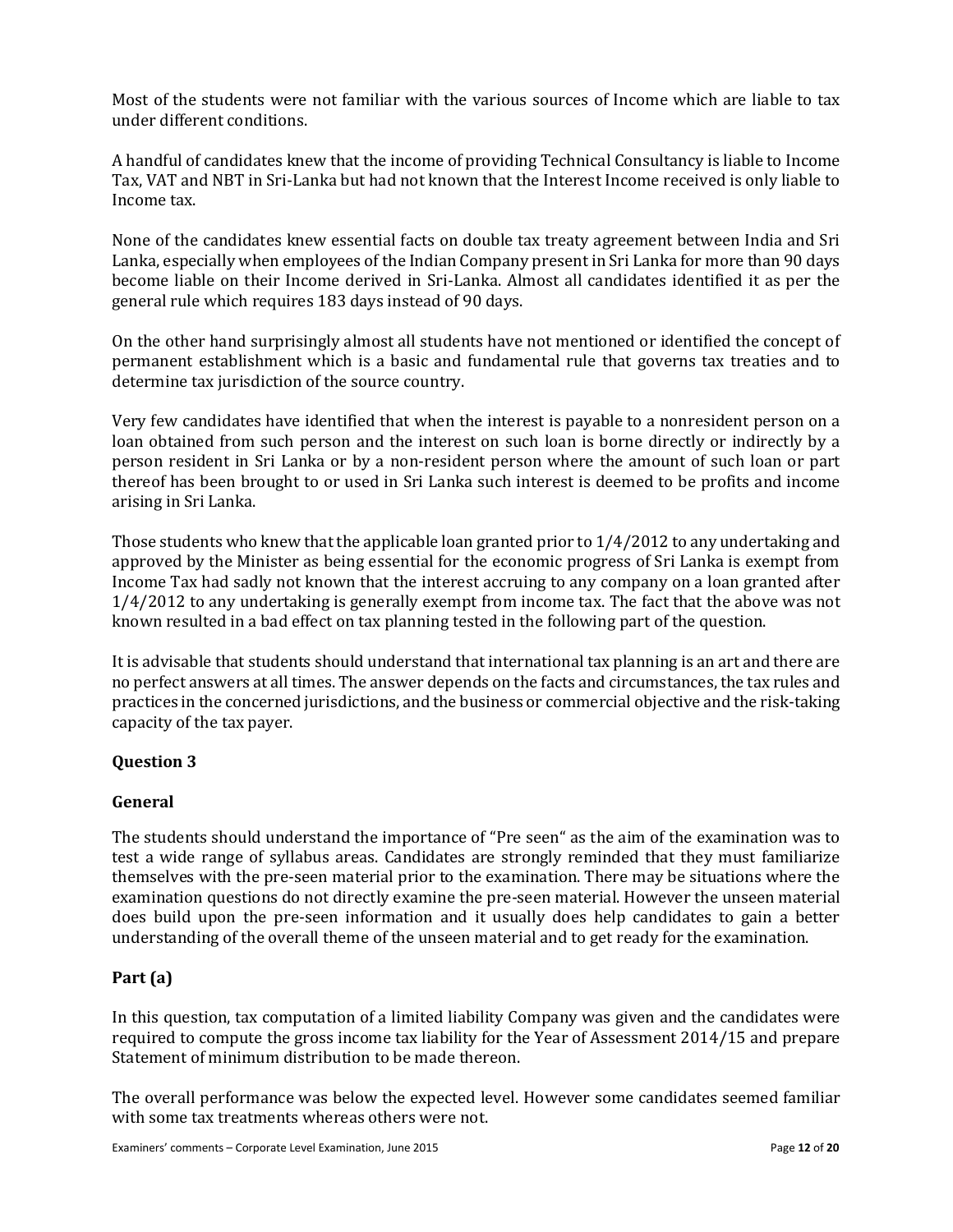The mistakes that were generally observed are as follows:

- Only a handful of students demonstrated their ability to approach the computation of adjusted Profit from Trade and to identify the separate segments of Trade Income.
- Very few candidates had identified that the income from quoted long term bonds is exempt for income tax purposes.
- Almost all the candidates were ignorant of the different Income Tax Rates applicable to qualified export profits, agricultural income, general tax rate for bigger companies & applicable rate on interest income, profit on disposal of assets etc. This could not be accepted where "Pre Seen case studies" are concerned.
- Handful of candidate knew that advertisements outside Sri-Lanka and foreign travel on trade fairs are 100% allowed where export income is concerned.
- Almost all the candidates were not successful in computing the tax adjustment on provision for retirement benefit. Most of them have not identified that there is no need to adjust the actuarial gain on benefit.
- Very few candidates knew the cost of planting trees is an allowed and admissible expense for tax purposes.
- Few candidates had incorrectly applied 50% rate on capital allowances on machinery stating that export income is more than 50%, forgetting the fact that it should be more than 60% as per the provisions of the Act.
- Some candidates have allowed 200% for Research & Development Expense instead of the admissible 300%

## **Part (b)**

The purpose of this question was to test the awareness and application of the knowledge on recent changes in financial reporting and impact on taxation. Majority of students were successfully convinced that the gains arising on fair value adjustments are not liable for income tax. However identifying the relevant legal provision was not satisfactory.

## **Part (c)**

The purpose of this question was to test knowledge on providing Tax advice. Majority of students were unsuccessful in answering the question.

## **Part (d)**

The purpose of this question was to test knowledge on Statutory Provisions. Majority of the candidates showed a lack of detailed understanding on the area being examined.

## **Part (e)**

This was an easy and straightforward question which required understanding of Simplified VAT Scheme. The overall performance was good as most of the candidates seemed familiar with the Simplified VAT scheme.

However the poor presentation of the answer badly affected the scoring of allocated marks. **Corporate Governance, Assurance and Ethics (KC4)**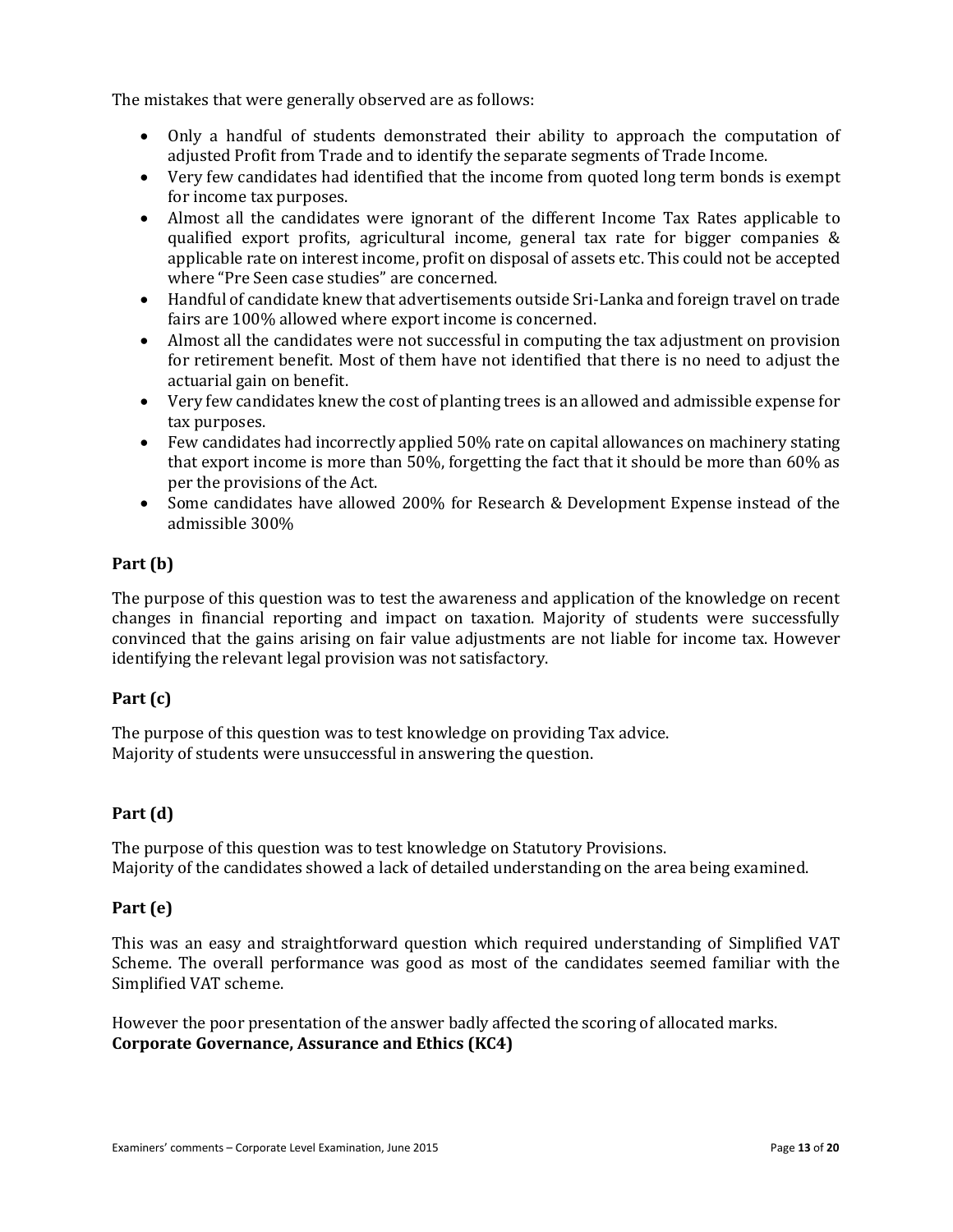## **General Comments**

The performance of the candidates was poor and did not demonstrate the necessary knowledge understanding and application skills to be successful at this challenging exam. The overall pass rate was disappointing. As this is the first exam of the new syllabus the candidates wouldn't have been trained for a paper of this nature, but they should have studied the text. The good answers reflected their knowledge.

This paper consists of three areas, but more weight was given to two areas, which are corporate governance and assurance. The area of ethics was covered on a small scale. The second part of the question was based on a pre seen case study which was provided prior to the exam. A number of common issues arose in the answers that contributed to the disappointing pass rate which are:

- Wasting time in explaining certain areas without focusing on the question
- Illegible hand writing
- Not following the action verbs
- Not applying the theoretical knowledge to practical situation
- $\bullet$

## **Specific comments**

#### **Question 1**

This question is comprised of two sections.

#### **Part A;1**

QEP Plc is a public listed company and is a subsidiary of a large conglomerate. QEP imports industrial and household items and sells locally. During the recent past QEP has become significant to the parent company. The reporting deadline of both companies is on the same date. The materiality levels used by the group are;

- Overall materiality Rs. 105 m
- Performance materiality Rs. 80 m

It was requested to propose the materiality levels which should be applied to QEP. Many candidates have misunderstood the question and calculated all possible materiality levels, without identifying the most relevant materiality level. Most of them have not referred to the scenario given. Most of them have not assessed the following areas;

- Since QEP is a Plc the materiality level should be based on profits.
- The group materiality cannot be applied as it is high.
- The auditors of QEP have to issue a separate audit report on financial statements.
- They have to use a low materiality level, in order to assess the risk of material misstatement and determine the extent of further audit procedures. The audit work would not be sufficient if the group materiality level is used.
- The materiality level should be communicated to Tally and Company.

Further they have ignored the action verbs, and as a result most of the answers were incomplete.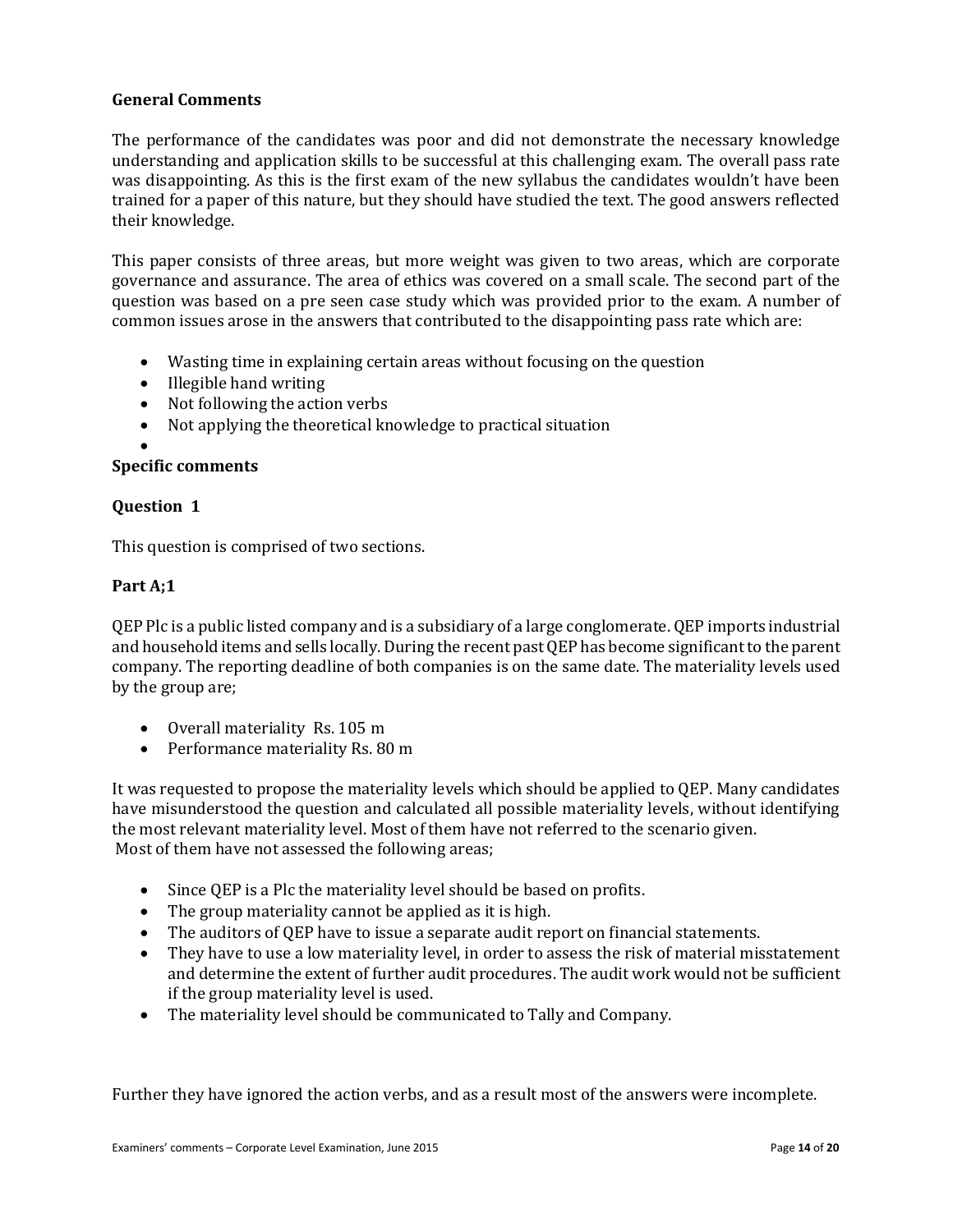# **Part A 11**

It was expected to develop the audit procedure that the audit team may perform in response to the risks communicated by the parent auditor.

## **Management override**

Majority has written fairly good answers. Some have written in a broad sense without the specific audit procedure, test of details, and test of controls. There were irrelevant answers such as;

- Examine board structure
- Review internal audit report
- Establish directors' independence

Some were able to understand and write the following;

- Check the assumptions and estimates
- Check Board minutes

They have-not given details as to why such tests are to be carried out, and why it affects the accuracy of financial statements.

#### **Valuation of finished goods**

Majority have given relevant answers but some have written analytical test should be carried out. Overall performance was good.

#### **Related party transactions**

This part was well attempted and relevant answers written.

#### **Part B**

This part was based on a scenario. Fast Food Trading Ltd. recorded a net profit of Rs. 150 m. The materiality levels are;

- Overall materiality Rs. 16 m
- Performance materiality Rs. 12 m
- Trivial materiality Rs. 8m

 $\bullet$ 

It was expected to advise the audit team on further audit evidence.

#### **Sales cut off**

By selecting a sample of invoices raised on  $30<sup>th</sup>$  and  $31<sup>st</sup>$  March 2015 where the goods were dispatched on 2rd and  $3<sup>rd</sup>$  April 2015. Total of such invoices amounts to Rs 0.7m. The team has calculated the misstatement below the materiality level. Most of the candidates have written that the sample should be extended. There were irrelevant answers such as;

- Get inventory aging and check whether the same items are there as at that date
- Check serial numbers of inventory
- Check subsequent settlements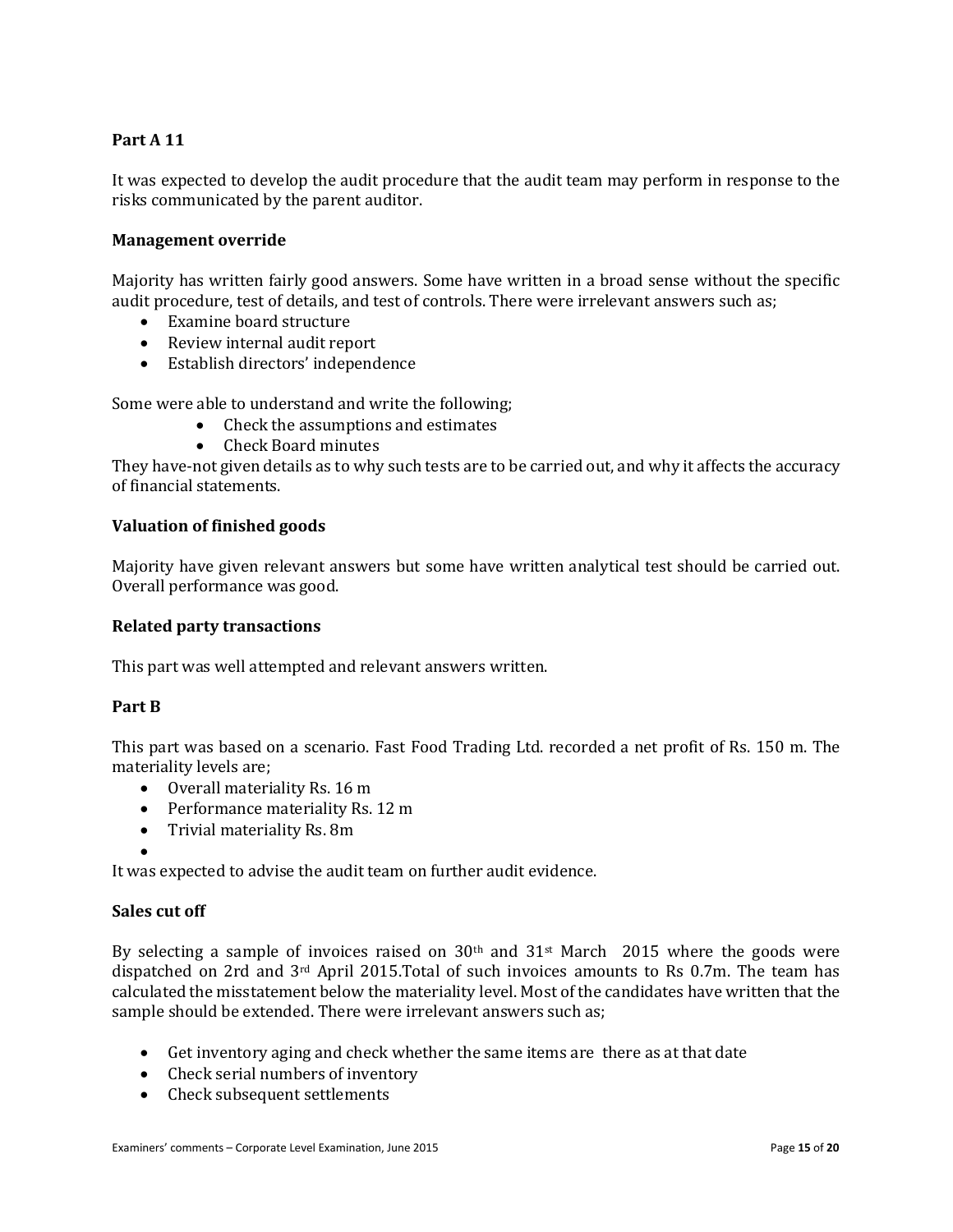## **Xtra Super**

Xtra Super represent 20% of sales of FTPL. The amount due from Xtra Super as at 31st March 2015 was Rs. 32 m due to a drop in sales during Feb and March 2015. FTPL is confident of receiving this amount. The common answers were check subsequent payments and do impairment test. The question was on evidence. The candidates were unable to link the evidence to the audit procedure.

## **Investment in a property Company**

FTPL owns25% of the capital of the property company. Mr Fernando who is a director of FTPL is also a director of this property company. The financial statements of the property company have not been audited as yet. It was expected to advise the audit team regarding audit evidence, as no evidence is available in the file. Most of the candidates have identified the issue and answered well. Majority wrote only about the related party transaction being disclosed. They were unable to write about the impairment and impact on equity method and what sort of evidence should be obtained. Some have written about the audit evidence with regard to investment in property. It reflects that they have not read the question.

**B 11** It was expected to analyse the implications for the audit report.

## **Sales cut off**

Some candidates have written that the materiality of that to the financial statement has to be identified, and whether any adjustments are to be made should be checked. Some have written that an adverse opinion has to be issued. Such answers are disappointing at the corporate level and also because it is an open book exam.

#### **Xtra Super**

There were good answers, some have written that if subsequent realisation is doubtful it should be ensured that an impairment charge on debtors be made, and if it is not done suggest a modification to the report. Many candidates have written that there is a going concern issue and an emphasis of matter paragraph should be included.

#### **Investment in Property Company**

Most of the candidates have identified the scope limitation and related party transaction but they were unable to state that the equity method should be applied in accounting for investments. Most of the candidates have mentioned that a qualification is required as audited financial statements are not available. There were some irrelevant answers such as disclaimer.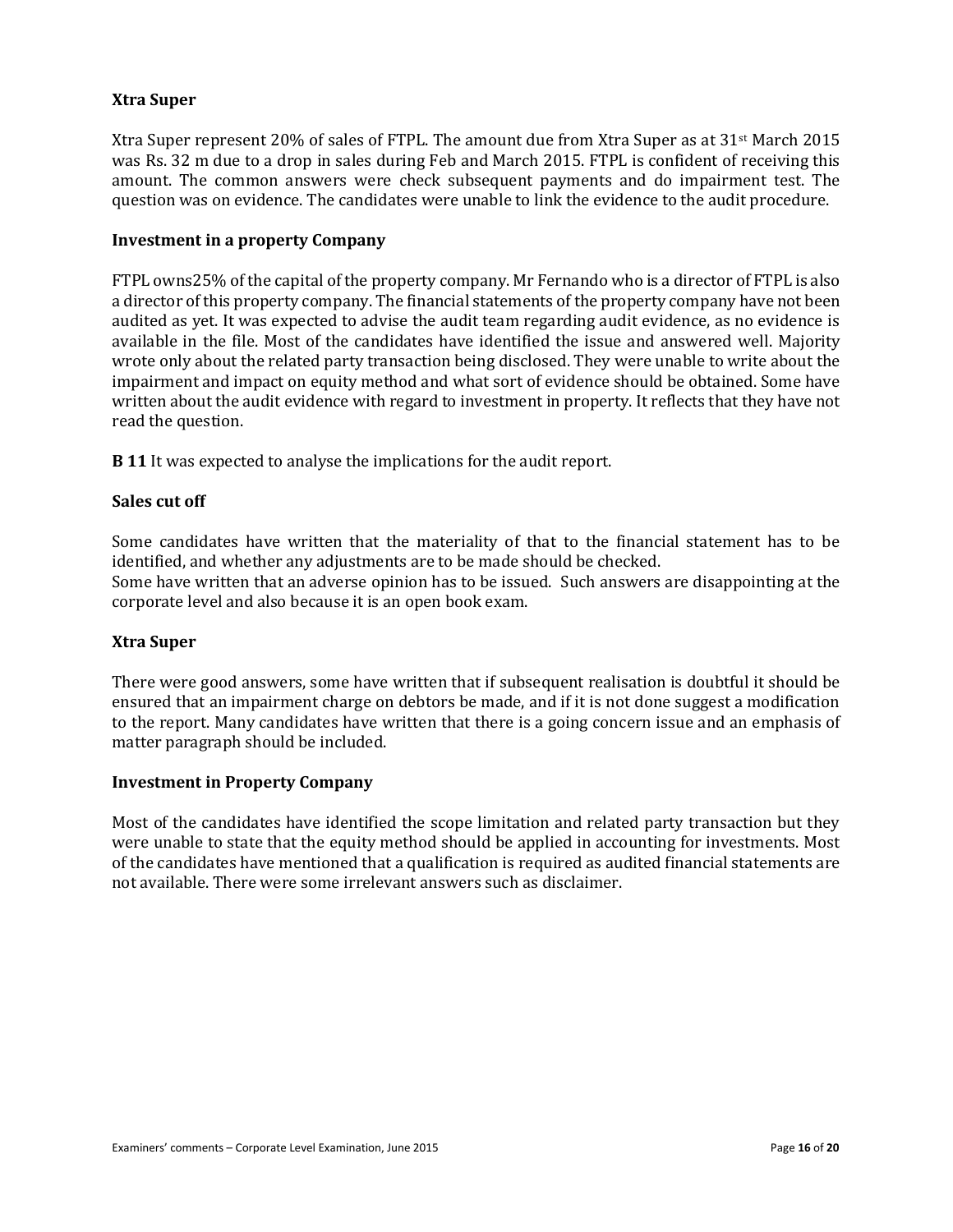## **Question 02**

This question consists of four parts. This was based on Enterprise Risk Management framework. In the given case study City Hotel Ltd caters to local and business travellers. They had been successful for the past 20 years. During the recent past they were faced with legal charges due to food poisoning. As a result there had been a significant drop in their business.

**A .1** It was expected to explain the concept of ERM and the way it would mitigate such risks. Most of the candidates were able to explain the concept. But some have written irrelevant answers such as;

- Designed to implement controls
- Helps good governance

**A 2** The answers in relation to risk mitigation were not satisfactory. There were irrelevant answers such as;

- Analyse internal and external risks which relate to the industry
- Implement controls for purchase of material

Most of the candidates have failed to apply mitigation to the given scenario such as;

- Hotel management should assess the risk probability
- Management should take steps to avoid such risks

**B** It was expected to advise whether ERM is applicable to small scale entities such as City Hotel. Most of the candidates have written yes and that the cost should be considered. They were unable to assess that;

- It does not guarantee the success of the business
- It does not transfer poor management skills to better management skills
- The basic concept of ERM is same for small or large entities
- Methodology is likely to be less formal and less structured in small entities than in larger ones.

It reflected that the candidates have not practised answering questions following action verbs. The question was on advice. Then the answer would be more comprehensive.

**C .**1 It was expected to convince the board of directors that ERM will enhance the contribution of internal audit function. Most of the candidates were unable to write that internal auditor may use the ERM framework to assess risks and incorporate that into risk assessment and audit planning process. Most of the candidates have written that;

- ERM will give assurance on risk management
- Evaluate risks

The candidates have demonstrated that they lack the ability to think out of the box and apply the theoretical knowledge to a practical situation.

**C 2** It was expected to discuss two areas in which an internal auditor should not get involved in his role as an internal auditor in an ERM implementing process. Although many candidates have written correct points they have not given the reason that if he does it independence will be impaired and hence they should not get involved.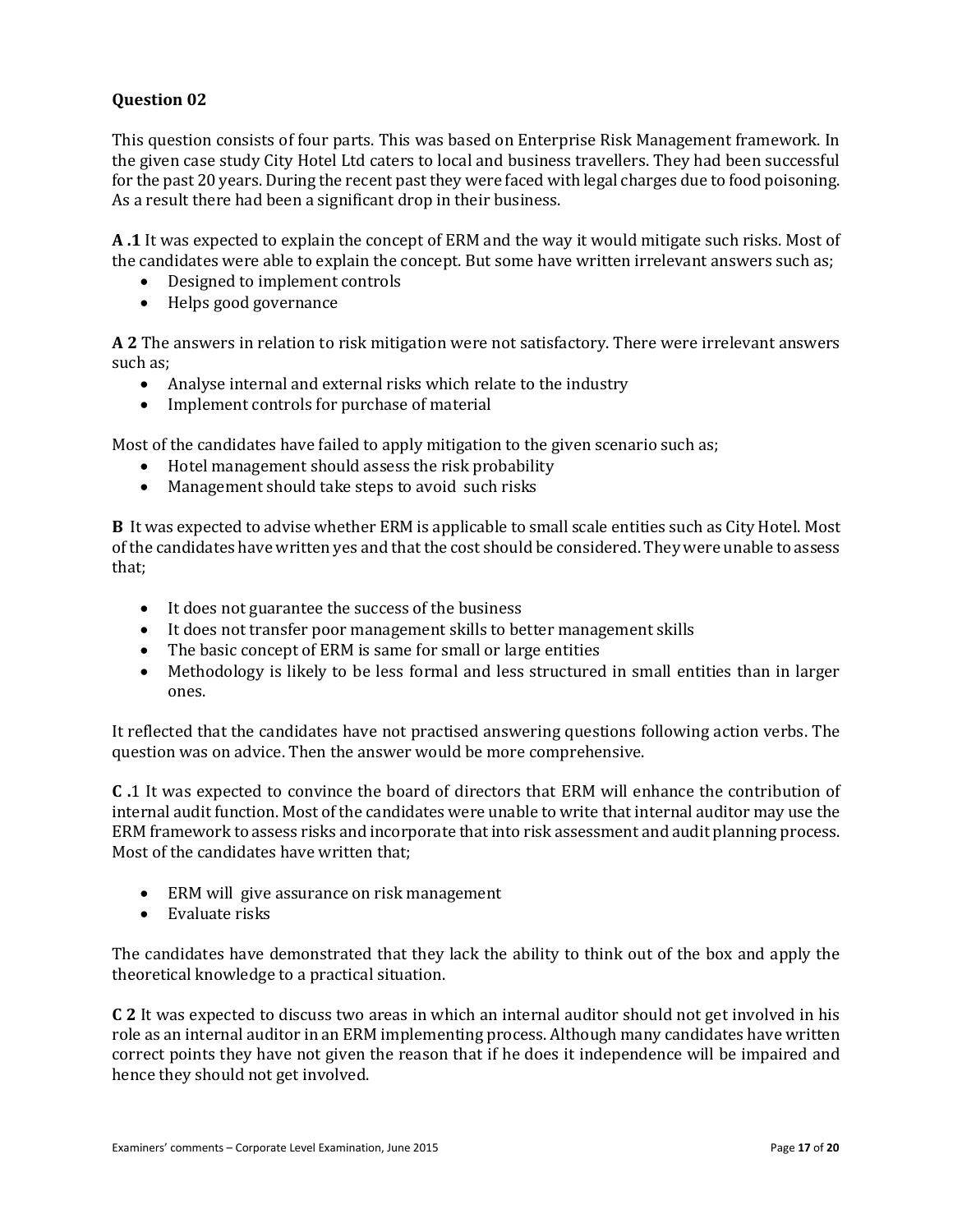## **Question 03**

This is based on pre-seen case study. In addition to the pre-seen case study additional information has been provided at the exam. As per the pre-seen in Aug 2014 PSP a plc agreed to invest Rs 500 m in Aug 2015. The value of machinery is part of the investment. They decided to go for listing in 2015 or 2016.

Other information provided;

- Biological assets are valued at fair value
- Investments are classified as available for sale
- The financial statements as at 31/12/14 carries a qualification on impairment of trade and other receivables
- Disagreement over the rate of tax
- $\bullet$

The information given at the exam was;

PSP investment- internal valuation Rs 350 m

 $\bullet$ **Conditions** 

- Advance of Rs 50m
- Two board seats to PSP-medical doctor and an architect

Sarath chairman, Sureka executive director

Acquisition of Northern foods

AB Associates – Auditor cum Adviser

A. It was required to evaluate risks of proposed board structure

The good answers made full use of the information provided and referred to the code of best practice on corporate governance. Most of the candidates have mentioned the risk of there being no independent members. It is disappointing that they have not referred to the preseen and the code of best practices which was available at the exam. They were unable to pick from the case and state that Sarath and Sureka would not be able to ensure all stakeholders interests being the father and daughter but only mentioned that they are not independent. Further they did not write that there should be a board balance in order to ensure that no individual can dominate the board decisions. Some have written that one director is a doctor and one is an architect but did not give the reason why it will be a risk. They were unable to link that with the code and state that the board should possess skills experience and knowledge to implement strategies. Some have identified that two directors are foreigners but were unable to link with the code and state that as directors they should dedicate adequate time and effort to matters of the entity. Some have written irrelevant answers such as;

- Non availability of remuneration committee
- Non availability of senior executive directors

**B**. It was expected to advise Sureka on duties of the audit committee. Almost all the candidates were able to score marks.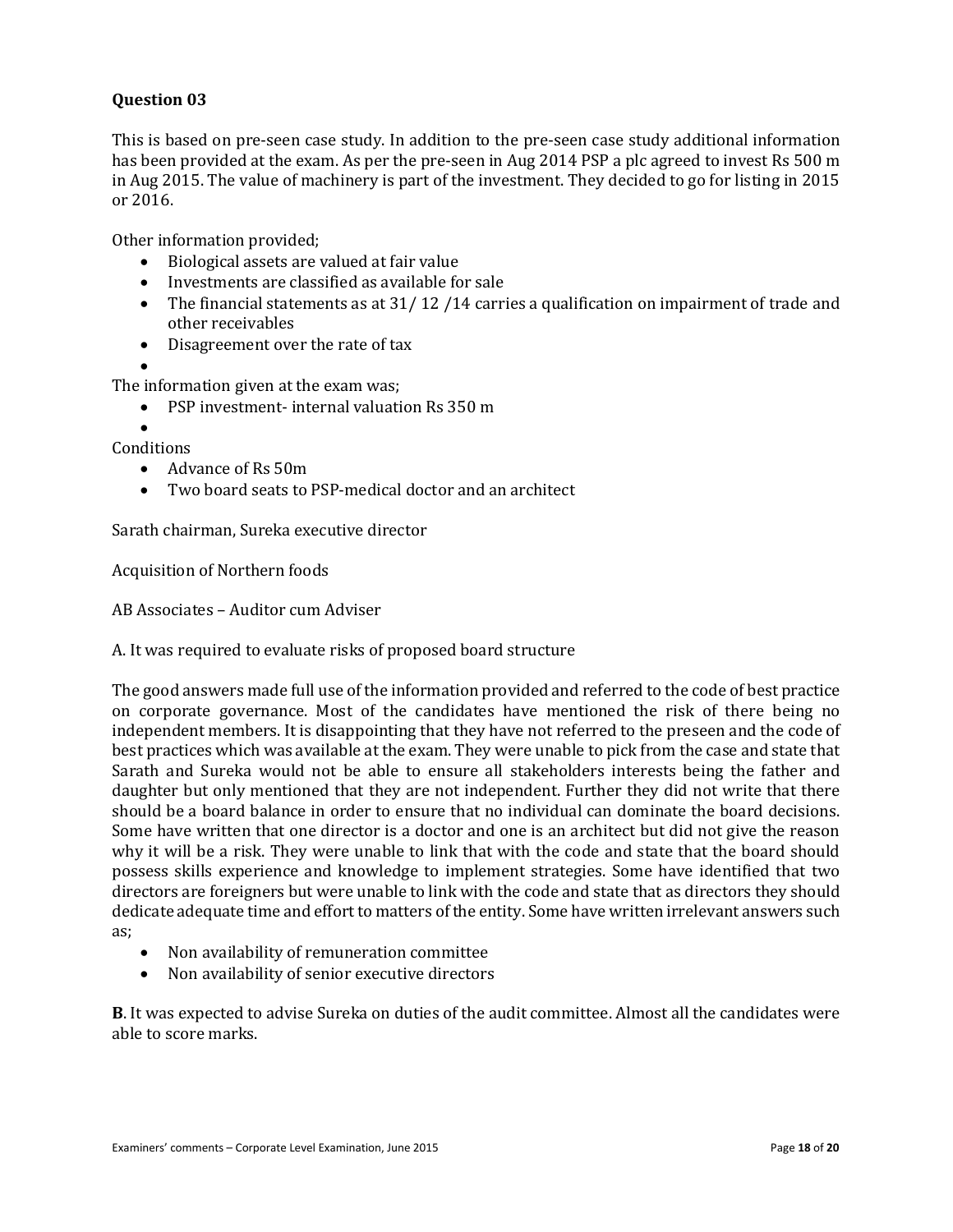**C.** It was expected to evaluate the ethical issues faced by the firm. Most have written only self-review as a threat, but they were unable to give the reason as to how it will be a threat. Only a few candidates mentioned familiarity threat as an ethical issue. Some have written irrelevant answers such as advocacy, and self-interest. Some have written about all threats.

**D**. It was expected to advise Sureka on three procedures for embedding risk awareness regarding Lanka Foods. Most have written the following;

- Understand the strength of control environment
- Risk awareness and communication
- Training and involvement
- Performance appraisal and measurement
- Changing risk attitudes

The question indicated that Sureka wanted to increase the risk awareness within LFPL. The candidates were unable to structure the answer accordingly. There were some irrelevant answers also such as;

- Strategic risk
- financial risk
- establish integrated financial risk management
- due diligence
- SWOT Analysis

**E1**. It was expected to test the ability of candidates to apply knowledge about various types of engagements such as assurance assignments. The candidates at corporate level should be more conscious about the requests of clients. The auditor should use his knowledge to understand what sort of service he should provide. In this case the statutory audit for the year ended 31/03/2014 has been already done and the client wants a report for the three months period also. The client has asked for a special audit in order to value his investment. The candidates were provided with background information and they should find the objective of the client. Now the client is PSP who is planning to invest in Lanka Foods in which you were the auditor and the adviser. Candidates have not understood the question. They have written irrelevant answers such as;

Audit of financial statements prepared for special purposes.

They were unable to assess the difference between agreed upon procedure based on due diligence and the audit for special purposes.

**E 11.** It was requested to evaluate financial and non-financial information for audit focus. This carried 12 marks. The candidates could have picked the answer from the case study such as; 31/11/2014

- Biological assets at fy
- AFS valuation
- Debtors impairment
- Value of plants based on internal valuation
- Retirement benefits
- Post balance sheet period not sufficient
- Tax assessment
- Related party transaction